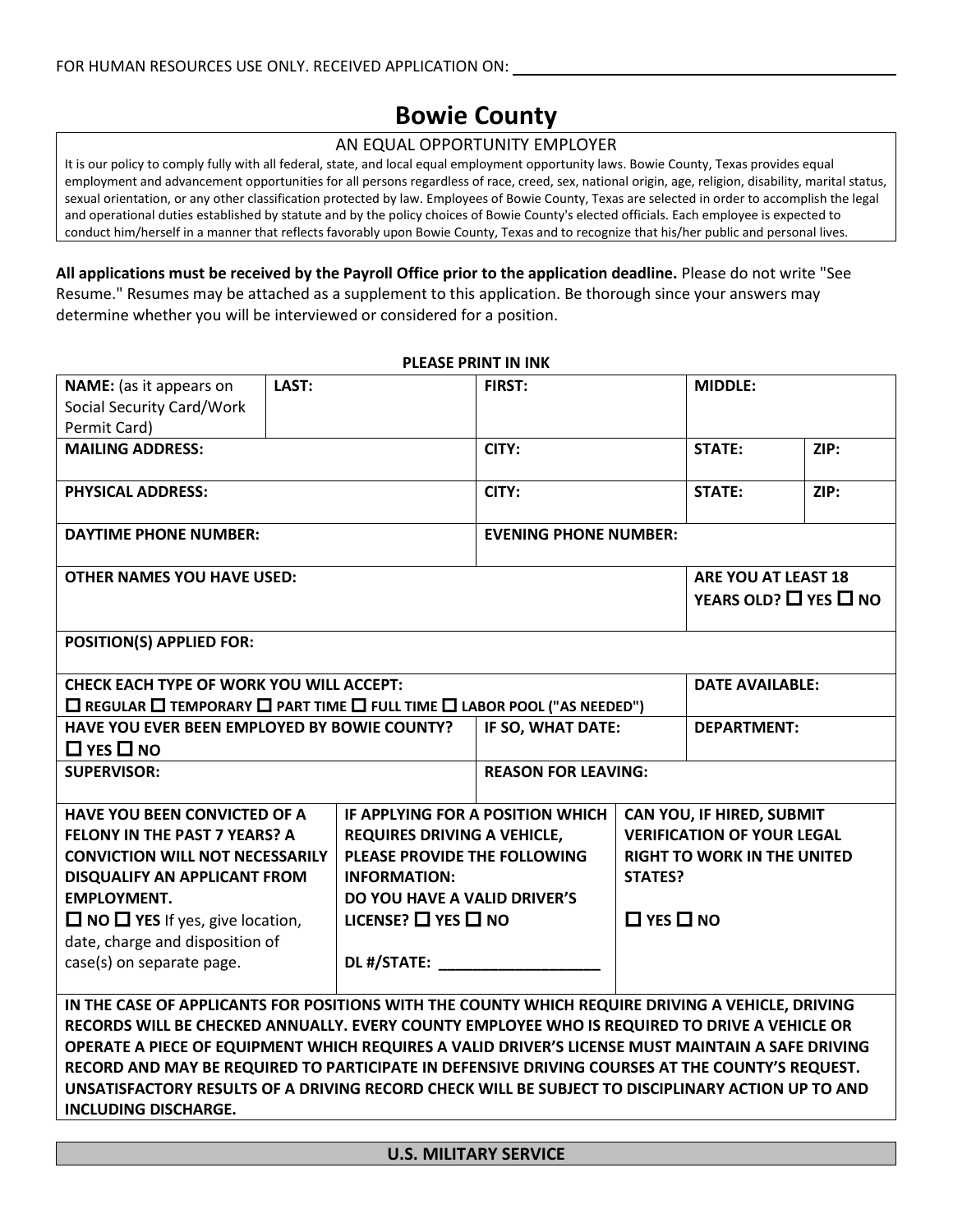#### **IF YOU HAVE SERVED IN THE U.S. MILITARY, PLEASE PROVIDE THE FOLLOWING INFORMATION:**

### **BRANCH OF SERVICE: \_\_\_\_\_\_\_\_\_\_\_\_\_\_\_\_\_\_\_\_\_\_\_\_\_\_\_\_\_\_\_\_\_\_\_\_\_\_\_\_\_\_\_\_\_\_\_\_\_\_\_\_\_\_\_\_\_\_\_\_\_\_\_\_\_\_\_\_\_\_\_\_\_\_\_\_**

**DATES OF SERVICES: \_\_\_\_\_\_\_\_\_\_\_\_\_\_\_ TO \_\_\_\_\_\_\_\_\_\_\_\_\_\_\_ TYPE OF DISCHARGE: \_\_\_\_\_\_\_\_\_\_\_\_\_\_\_\_\_**

| <b>EDUCATION</b>       |                     |                        |                       |  |  |
|------------------------|---------------------|------------------------|-----------------------|--|--|
| <b>EDUCATION LEVEL</b> | NAME / CITY / STATE | <b>YEARS COMPLETED</b> | <b>MAJOR / DEGREE</b> |  |  |
| <b>HIGH SCHOOL:</b>    |                     |                        |                       |  |  |
|                        |                     |                        |                       |  |  |
| <b>COMMUNITY OR</b>    |                     |                        |                       |  |  |
| <b>JUNIOR COLLEGE:</b> |                     |                        |                       |  |  |
| <b>BUSINESS OR</b>     |                     |                        |                       |  |  |
| <b>TRADE SCHOOL:</b>   |                     |                        |                       |  |  |
|                        |                     |                        |                       |  |  |
| <b>COLLEGE OR</b>      |                     |                        |                       |  |  |
| <b>UNIVERSITY:</b>     |                     |                        |                       |  |  |
|                        |                     |                        |                       |  |  |
| <b>GRADUATE</b>        |                     |                        |                       |  |  |
| <b>SCHOOL:</b>         |                     |                        |                       |  |  |
|                        |                     |                        |                       |  |  |

| <b>COMPUTER SOFTWARE/SKILLS</b>           |                                                          |  |  |
|-------------------------------------------|----------------------------------------------------------|--|--|
| <b>WORD PROCESSING:</b>                   | $\square$ SKILLED $\square$ COMPETENT $\square$ FAMILIAR |  |  |
| <b>SPREADSHEET:</b>                       | $\square$ SKILLED $\square$ COMPETENT $\square$ FAMILIAR |  |  |
| OTHER:                                    | $\square$ SKILLED $\square$ COMPETENT $\square$ FAMILIAR |  |  |
| MULTI-LINE TELEPHONE $\Box$ YES $\Box$ NO | COPIER/FAX MACHINE $\Box$ YES $\Box$ NO                  |  |  |
| CALCULATOR BY TOUCH $\Box$ YES $\Box$ NO  | <b>TYPING/WPM</b>                                        |  |  |

| PROFESSIONAL LICENSES / CERTIFICATIONS / ORGANIZATIONS |                                                                                                                                 |  |                                                        |              |       |                      |
|--------------------------------------------------------|---------------------------------------------------------------------------------------------------------------------------------|--|--------------------------------------------------------|--------------|-------|----------------------|
|                                                        |                                                                                                                                 |  | PROFESSIONAL LICENSES AND CERTIFICATIONS (JOB RELATED) |              |       |                      |
| <b>TYPE OF LICENSES</b>                                | <b>DATE ISSUED</b>                                                                                                              |  | <b>REGISTRATION NUMBER</b>                             | <b>STATE</b> |       | <b>EXPIRES MO/YR</b> |
| <b>AND CERTIFICATES</b>                                |                                                                                                                                 |  |                                                        |              |       |                      |
|                                                        |                                                                                                                                 |  |                                                        |              |       |                      |
|                                                        |                                                                                                                                 |  |                                                        |              |       |                      |
|                                                        |                                                                                                                                 |  |                                                        |              |       |                      |
|                                                        | PROFESSIONAL, SCHOLASTIC AND OTHER ORGANIZATIONS (JOB RELATED)                                                                  |  |                                                        |              |       |                      |
|                                                        | Exclude membership that indicate your race, religion, color, national origin, ancestry, sex, age, disability or veteran status. |  |                                                        |              |       |                      |
| <b>NAME:</b>                                           | DATE:                                                                                                                           |  | <b>NAME:</b>                                           |              | DATE: |                      |
|                                                        |                                                                                                                                 |  |                                                        |              |       |                      |
|                                                        |                                                                                                                                 |  |                                                        |              |       |                      |
|                                                        |                                                                                                                                 |  |                                                        |              |       |                      |
|                                                        |                                                                                                                                 |  |                                                        |              |       |                      |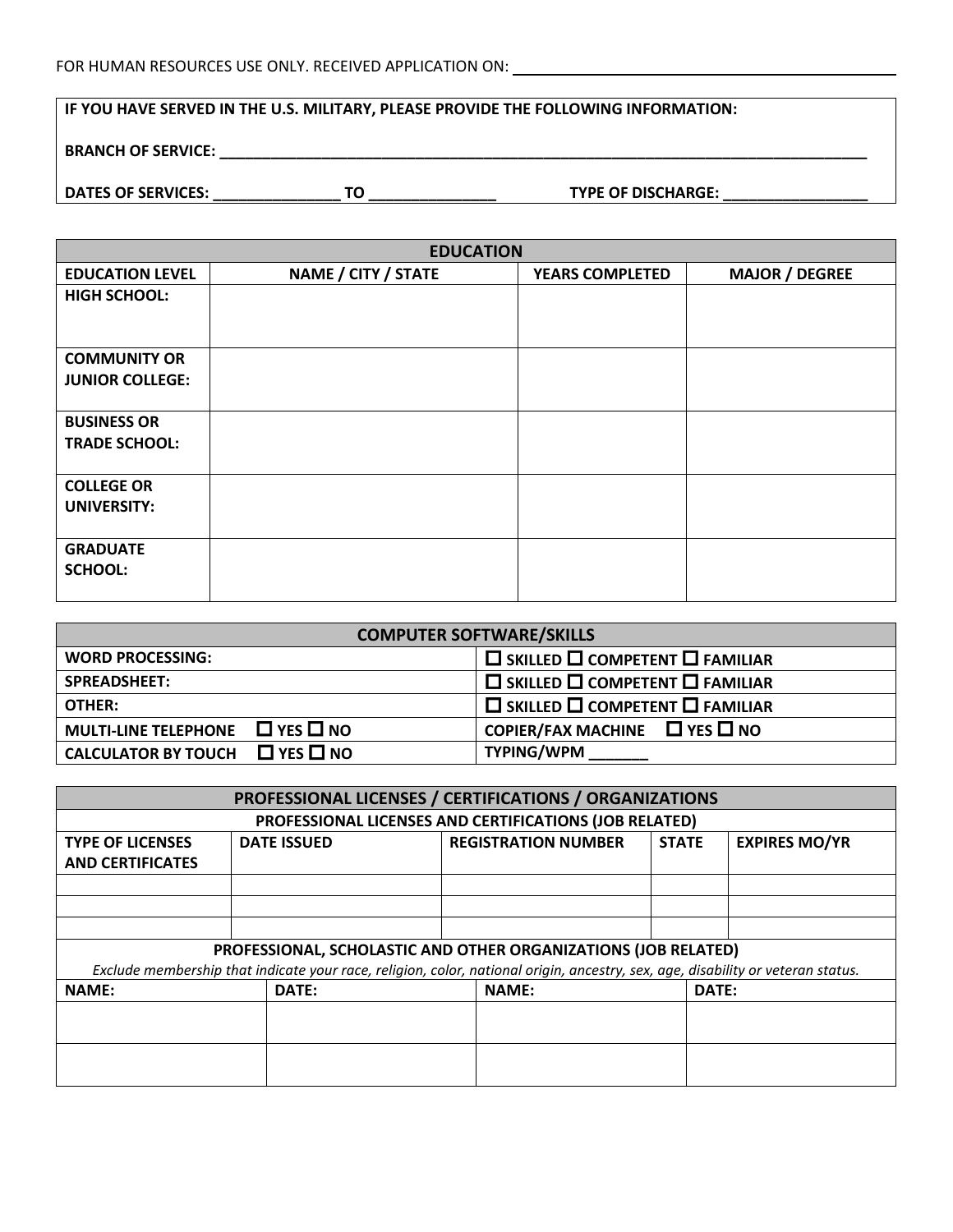| <b>JOB RELATED TRAINING</b> |  |                                 |                       |
|-----------------------------|--|---------------------------------|-----------------------|
| <b>NAME OF COURSE</b>       |  | YEAR COMPLETED   NAME OF COURSE | <b>YEAR COMPLETED</b> |
|                             |  |                                 |                       |
|                             |  |                                 |                       |
|                             |  |                                 |                       |
|                             |  |                                 |                       |
|                             |  |                                 |                       |
|                             |  |                                 |                       |

|                                                               | <b>EMPLOYMENT HISTORY</b>                                                                        |                            |                                            |                         |  |
|---------------------------------------------------------------|--------------------------------------------------------------------------------------------------|----------------------------|--------------------------------------------|-------------------------|--|
|                                                               | THIS PORTION OF THE APPLICATION MUST BE COMPLETED                                                |                            |                                            |                         |  |
|                                                               | MAY WE CONTACT YOUR CURRENT EMPLOYER $\Box$ YES $\Box$ NO                                        |                            |                                            |                         |  |
|                                                               | LIST YOUR MOST RECENT EMPLOYER FIRST, INCLUDE US. MILITARY SERVICE AND UNPAID OR VOLUNTEER WORK. |                            |                                            |                         |  |
|                                                               | BASE SALARY DOES NOT INCLUDE OVERTIME, BONUSES OR COMMISSIONS.                                   |                            |                                            |                         |  |
| <b>DATES OF</b>                                               | FROM (MO/YR):                                                                                    | <b>TO (MO/YR):</b>         |                                            | <b>YOUR</b>             |  |
| <b>EMPLOYMENT</b>                                             |                                                                                                  |                            |                                            | <b>POSITION</b>         |  |
| <b>EMPLOYER:</b>                                              |                                                                                                  |                            |                                            | <b>YOUR SUPERVISOR:</b> |  |
| <b>ADDRESS:</b>                                               |                                                                                                  |                            | <b>PHONE NUMBER:</b>                       |                         |  |
| <b>TYPE OF BUSINESS:</b>                                      |                                                                                                  | <b>REASON FOR LEAVING:</b> |                                            |                         |  |
| <b>BASE SALARY</b>                                            |                                                                                                  |                            | $\Box$ HOURLY $\Box$ WEEKLY $\Box$ MONTHLY |                         |  |
| <b>START:</b>                                                 | <b>FINAL:</b>                                                                                    |                            |                                            |                         |  |
|                                                               | <b>OTHER COMPENSATIONS/BONUSES:</b>                                                              |                            |                                            |                         |  |
| <b>BRIEF DESCRIPTION OF YOUR DUTIES AND RESPONSIBILITIES:</b> |                                                                                                  |                            |                                            |                         |  |
|                                                               |                                                                                                  |                            |                                            |                         |  |
|                                                               |                                                                                                  |                            |                                            |                         |  |

| <b>DATES OF</b>          | FROM (MO/YR):                                                 | <b>TO (MO/YR):</b>   |                         | <b>YOUR</b>                                         |  |
|--------------------------|---------------------------------------------------------------|----------------------|-------------------------|-----------------------------------------------------|--|
| <b>EMPLOYMENT</b>        |                                                               |                      |                         | <b>POSITION</b>                                     |  |
| <b>EMPLOYER:</b>         |                                                               |                      | <b>YOUR SUPERVISOR:</b> |                                                     |  |
| <b>ADDRESS:</b>          |                                                               | <b>PHONE NUMBER:</b> |                         |                                                     |  |
| <b>TYPE OF BUSINESS:</b> |                                                               |                      |                         | <b>REASON FOR LEAVING:</b>                          |  |
| <b>BASE SALARY</b>       |                                                               |                      |                         | $\square$ HOURLY $\square$ WEEKLY $\square$ MONTHLY |  |
| START:                   | <b>FINAL:</b>                                                 |                      |                         |                                                     |  |
|                          | <b>OTHER COMPENSATIONS/BONUSES:</b>                           |                      |                         |                                                     |  |
|                          | <b>BRIEF DESCRIPTION OF YOUR DUTIES AND RESPONSIBILITIES:</b> |                      |                         |                                                     |  |
|                          |                                                               |                      |                         |                                                     |  |
|                          |                                                               |                      |                         |                                                     |  |
|                          |                                                               |                      |                         |                                                     |  |
|                          |                                                               |                      |                         |                                                     |  |
|                          |                                                               |                      |                         |                                                     |  |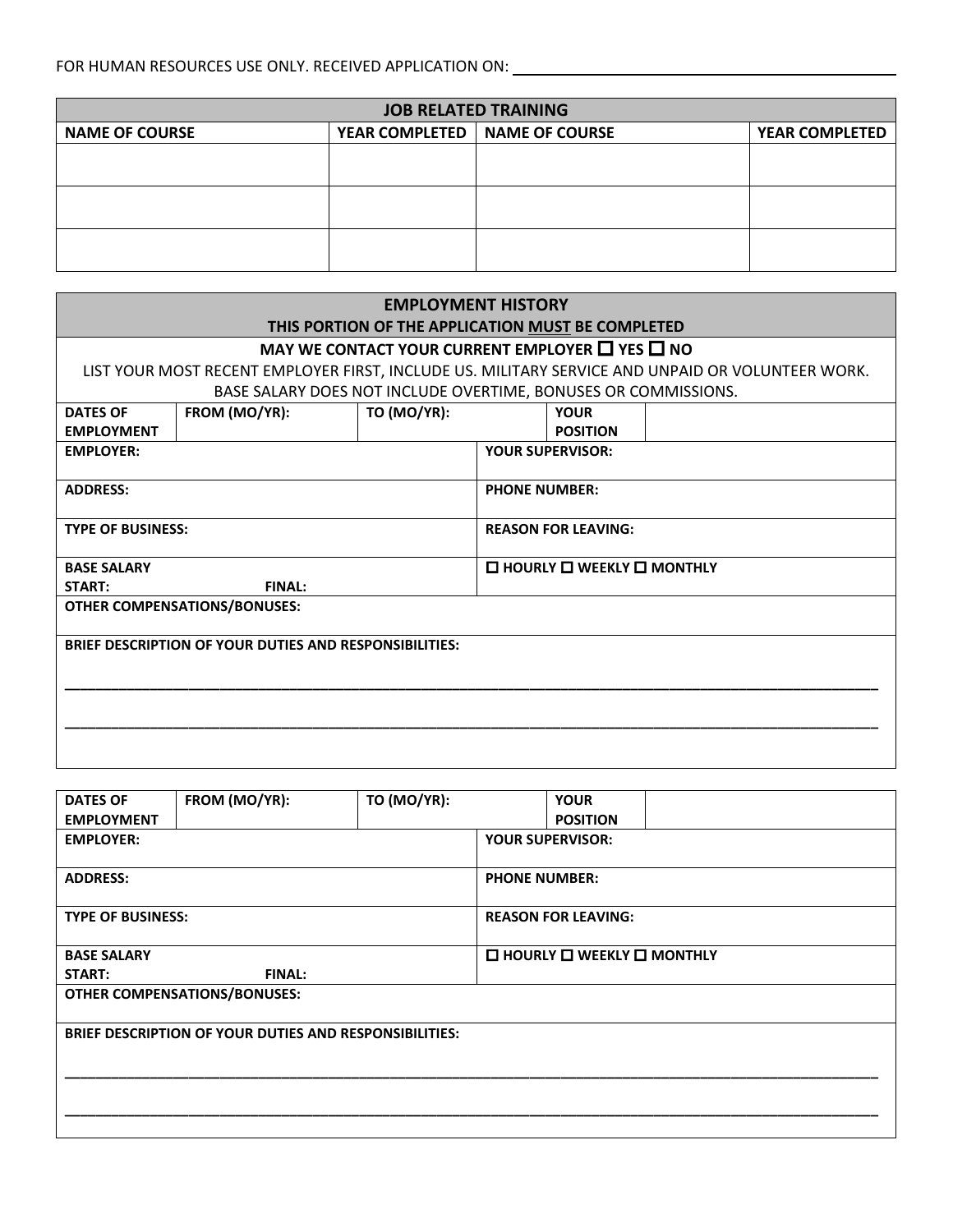| <b>DATES OF</b>          | FROM (MO/YR):                                                 | <b>TO (MO/YR):</b> |                      | <b>YOUR</b>                                |  |
|--------------------------|---------------------------------------------------------------|--------------------|----------------------|--------------------------------------------|--|
| <b>EMPLOYMENT</b>        |                                                               |                    |                      | <b>POSITION</b>                            |  |
| <b>EMPLOYER:</b>         |                                                               |                    |                      | <b>YOUR SUPERVISOR:</b>                    |  |
|                          |                                                               |                    |                      |                                            |  |
| <b>ADDRESS:</b>          |                                                               |                    | <b>PHONE NUMBER:</b> |                                            |  |
|                          |                                                               |                    |                      |                                            |  |
| <b>TYPE OF BUSINESS:</b> |                                                               |                    |                      | <b>REASON FOR LEAVING:</b>                 |  |
|                          |                                                               |                    |                      |                                            |  |
| <b>BASE SALARY</b>       |                                                               |                    |                      | $\Box$ HOURLY $\Box$ WEEKLY $\Box$ MONTHLY |  |
| START:                   | <b>FINAL:</b>                                                 |                    |                      |                                            |  |
|                          | <b>OTHER COMPENSATIONS/BONUSES:</b>                           |                    |                      |                                            |  |
|                          |                                                               |                    |                      |                                            |  |
|                          | <b>BRIEF DESCRIPTION OF YOUR DUTIES AND RESPONSIBILITIES:</b> |                    |                      |                                            |  |
|                          |                                                               |                    |                      |                                            |  |
|                          |                                                               |                    |                      |                                            |  |
|                          |                                                               |                    |                      |                                            |  |
|                          |                                                               |                    |                      |                                            |  |
|                          |                                                               |                    |                      |                                            |  |
|                          |                                                               |                    |                      |                                            |  |

| <b>DATES OF</b>          | FROM (MO/YR):                                                 | <b>TO (MO/YR):</b> |                      | <b>YOUR</b>                                         |  |
|--------------------------|---------------------------------------------------------------|--------------------|----------------------|-----------------------------------------------------|--|
| <b>EMPLOYMENT</b>        |                                                               |                    |                      | <b>POSITION</b>                                     |  |
| <b>EMPLOYER:</b>         |                                                               |                    |                      | <b>YOUR SUPERVISOR:</b>                             |  |
|                          |                                                               |                    |                      |                                                     |  |
| <b>ADDRESS:</b>          |                                                               |                    | <b>PHONE NUMBER:</b> |                                                     |  |
|                          |                                                               |                    |                      |                                                     |  |
| <b>TYPE OF BUSINESS:</b> |                                                               |                    |                      | <b>REASON FOR LEAVING:</b>                          |  |
|                          |                                                               |                    |                      |                                                     |  |
| <b>BASE SALARY</b>       |                                                               |                    |                      | $\square$ HOURLY $\square$ WEEKLY $\square$ MONTHLY |  |
| START:                   | <b>FINAL:</b>                                                 |                    |                      |                                                     |  |
|                          | <b>OTHER COMPENSATIONS/BONUSES:</b>                           |                    |                      |                                                     |  |
|                          |                                                               |                    |                      |                                                     |  |
|                          | <b>BRIEF DESCRIPTION OF YOUR DUTIES AND RESPONSIBILITIES:</b> |                    |                      |                                                     |  |
|                          |                                                               |                    |                      |                                                     |  |
|                          |                                                               |                    |                      |                                                     |  |
|                          |                                                               |                    |                      |                                                     |  |
|                          |                                                               |                    |                      |                                                     |  |
|                          |                                                               |                    |                      |                                                     |  |
|                          |                                                               |                    |                      |                                                     |  |

**IN ORDER TO COMPLY WITH THE NEPOTISM POLICY OF BOWIE COUNTY, PLEASE LIST BELOW IF YOU OR YOUR SPOUSE IS RELATED TO ANY OFFICER OR EMPLOYEE OF BOWIE COUNTY. IF NOT APPLICABLE, PLEAES WRITE N/A.**

**\_\_\_\_\_\_\_\_\_\_\_\_\_\_\_\_\_\_\_\_\_\_\_\_\_\_\_\_\_\_\_\_\_\_\_\_\_\_\_\_\_\_\_\_\_\_\_\_\_\_\_\_\_\_\_\_\_\_\_\_\_\_\_\_\_\_\_\_\_\_\_\_\_\_\_\_\_\_\_\_\_\_\_\_\_\_\_\_\_\_\_\_\_\_\_**

#### **ADDITIONAL INFORMATION OR TRAINING**

**\_\_\_\_\_\_\_\_\_\_\_\_\_\_\_\_\_\_\_\_\_\_\_\_\_\_\_\_\_\_\_\_\_\_\_\_\_\_\_\_\_\_\_\_\_\_\_\_\_\_\_\_\_\_\_\_\_\_\_\_\_\_\_\_\_\_\_\_\_\_\_\_\_\_\_\_\_\_\_\_\_\_\_\_\_\_\_\_\_\_\_\_\_\_\_**

**\_\_\_\_\_\_\_\_\_\_\_\_\_\_\_\_\_\_\_\_\_\_\_\_\_\_\_\_\_\_\_\_\_\_\_\_\_\_\_\_\_\_\_\_\_\_\_\_\_\_\_\_\_\_\_\_\_\_\_\_\_\_\_\_\_\_\_\_\_\_\_\_\_\_\_\_\_\_\_\_\_\_\_\_\_\_\_\_\_\_\_\_\_\_\_**

#### **REFERENCES**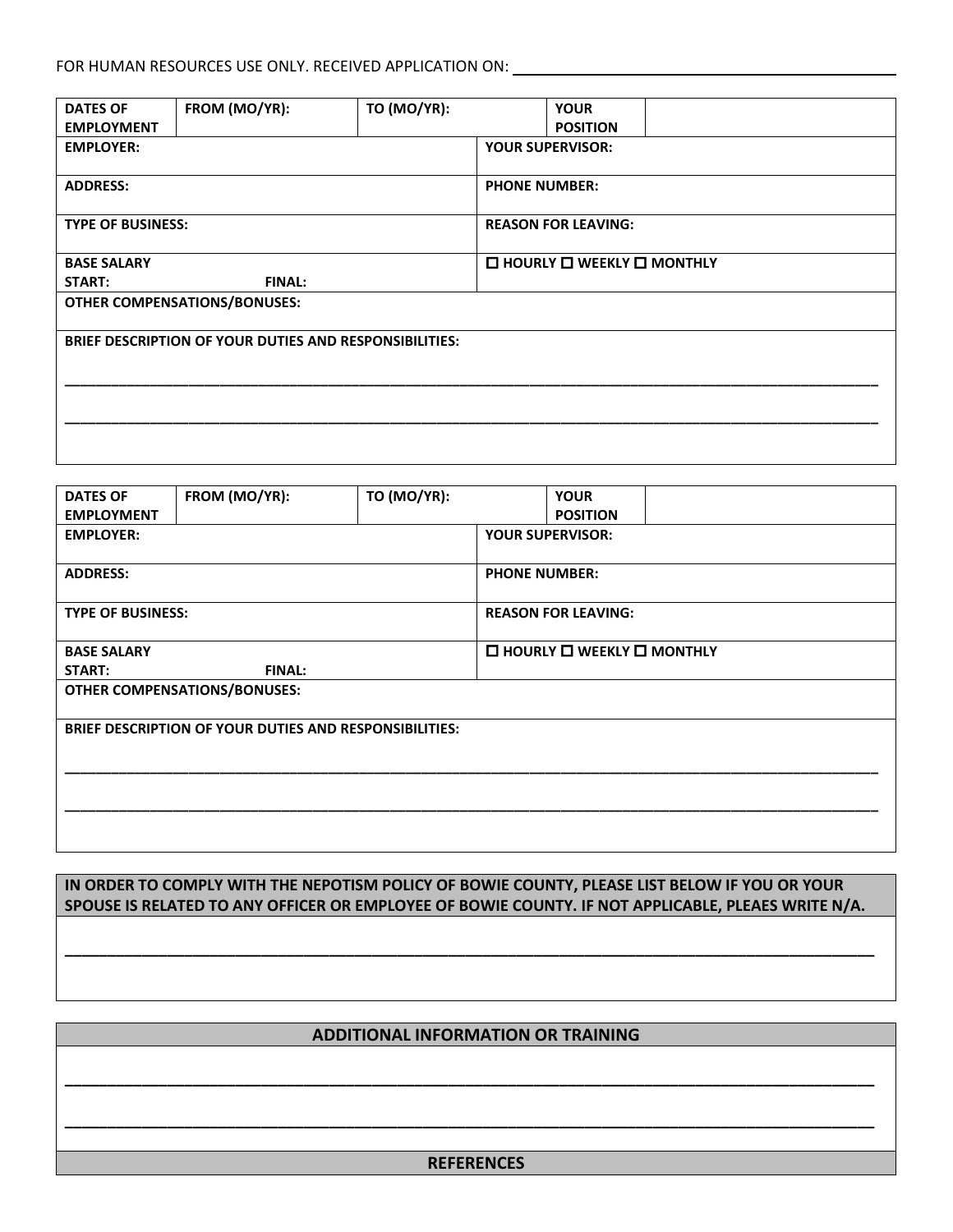| <b>NAME</b>         | <b>NAME</b>         |  |
|---------------------|---------------------|--|
| <b>ADDRESS</b>      | <b>ADDRESS</b>      |  |
| CITY/STATE/ZIP      | CITY/STATE/ZIP      |  |
| <b>PHONE NUMBER</b> | <b>PHONE NUMBER</b> |  |
| <b>RELATIONSHIP</b> | <b>RELATIONSHIP</b> |  |
| (NO RELATIVES)      | (NO RELATIVES)      |  |

| <b>NAME</b>                           | <b>NAME</b>                           |  |
|---------------------------------------|---------------------------------------|--|
| <b>ADDRESS</b>                        | <b>ADDRESS</b>                        |  |
| CITY/STATE/ZIP                        | CITY/STATE/ZIP                        |  |
| <b>PHONE NUMBER</b>                   | <b>PHONE NUMBER</b>                   |  |
| <b>RELATIONSHIP</b><br>(NO RELATIVES) | <b>RELATIONSHIP</b><br>(NO RELATIVES) |  |

| <b>EMERGENCY CONTACT</b> |                               |  |  |
|--------------------------|-------------------------------|--|--|
| <b>NAME:</b>             | <b>RELATIONSHIP:</b>          |  |  |
| <b>ADDRESS:</b>          | CITY/STATE/ZIP:               |  |  |
| <b>PHONE NUMBER:</b>     | <b>BUSINESS PHONE NUMBER:</b> |  |  |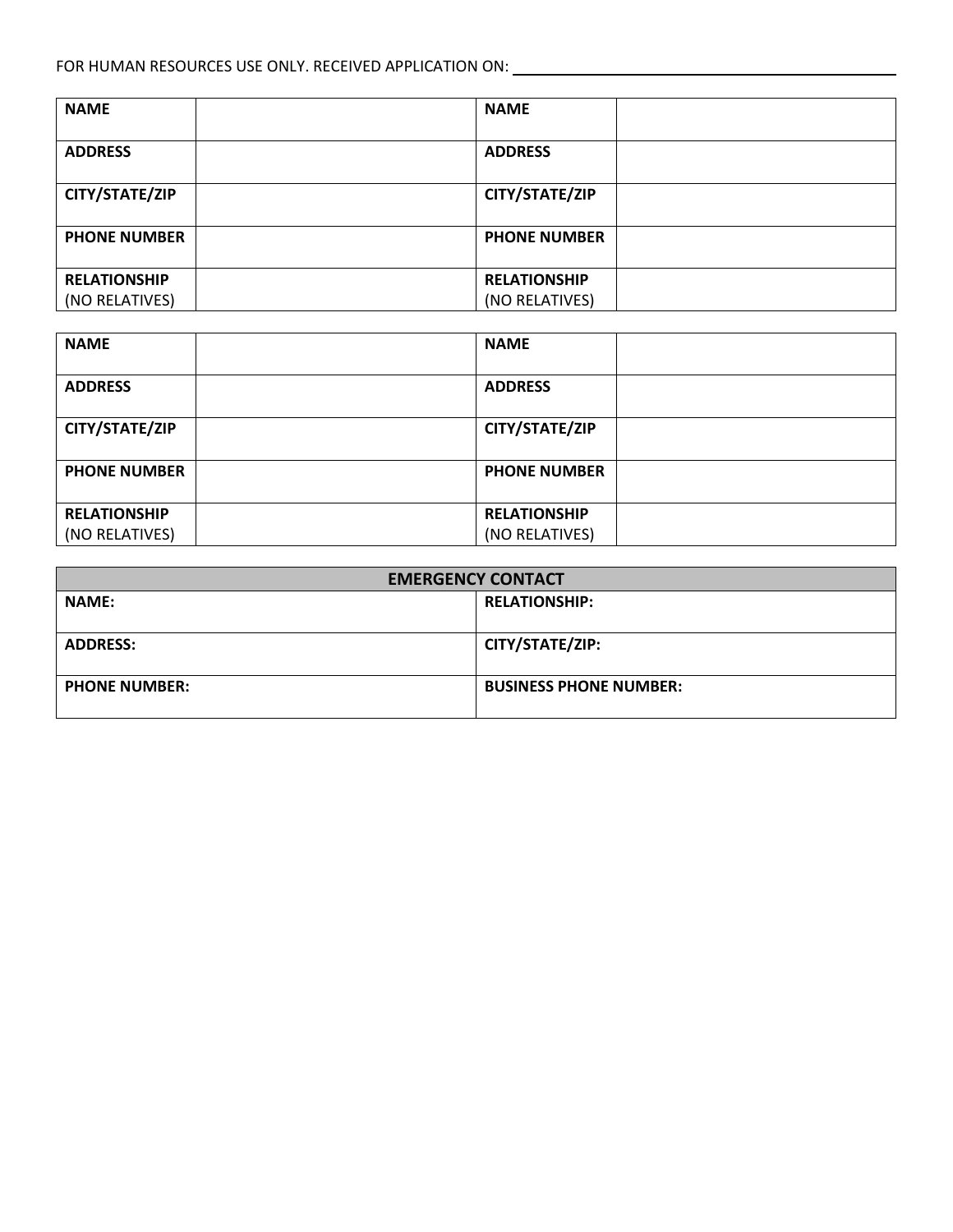#### **AUTHORIZATION AND AGREEMENT**

**I certify that the statements and information contained herein are true, complete and correct to the best of my knowledge, and I authorize any former Employer to release to Bowie County, or its authorized representative, any and all employment records and other information it may have about my employment. I understand that the information will be used for the purpose of evaluating my application for employment and that I am responsible for providing legal documents verifying my identity and eligibility for employment. In addition, I understand that true copies of all advanced degrees, certificates, or licenses listed on this application must be attached to be considered and before any employment decision can be made. A photocopy of this authorization shall be as valid as the original.** 

**As an employer, this organization is subject to Section 504 of the Rehabilitation Act of 1973 and the Americans with Disabilities Act of 1990. Applicants who believe they are covered by these Acts are invited to identify their disabilities and special accommodations they feel are necessary to adequately perform their jobs. Submission of this information is strictly voluntary and may be made to the Payroll Office.**

**I understand all offers of employment are conditional upon satisfactory reference checks, successful completion of all preemployment tests which will include a pre-employment physical and drug screen. (This examination will be conducted by health care providers of the County's selection.) (I understand that a positive result from the drug screen will eliminate me from consideration from any County job.) I understand that I must produce all documents necessary for the County to verify my identity and work authorization in accordance with the requirements of the Immigration and Naturalization Services on or before my first day of employment.** 

**I understand that this application remains current for 180 days. At the conclusion of that time, if I have not heard from Bowie County and still wish to be considered for employment, it will be necessary to reapply and fill out a new application when a position is posted. I understand that the County has Personnel Policies which describe additional obligations, terms, and conditions of employment. If selected for employment, I agree to promptly familiarize myself with the terms of such documents and abide thereby. I understand and agree that all benefits, programs, rules and policies of the County are subject to exceptions or change at any time, as decided by the County. Furthermore, the County will have the right to change my location for work, my salary and benefit programs, its personnel policies and any other privilege or condition of employment at any time for any reason, with or without prior notice.** 

**I understand the acceptance of this application by the County neither expresses nor implies I will be offered employment. Bowie County operates under the legal doctrine of employment-at-will and, within requirements of state and federal law regarding employment, can dismiss an employee at any time, with or without notice, for any reason or no reason.**

**DO NOT SIGN UNTIL YOU HAVE READ THE ABOVE AUTHORIZATION AND AGREEMENT STATEMENTS.**

**PRINTED NAME OF APPLICANT: \_\_\_\_\_\_\_\_\_\_\_\_\_\_\_\_\_\_\_\_\_\_\_\_\_\_\_\_\_\_\_\_\_\_\_\_\_\_\_\_\_\_\_\_\_\_\_\_\_\_\_\_\_\_\_\_\_\_\_**

Send applications to: **E-Mail:** Kristy.patterson@txkusa.org

**Mail:** Bowie County Auditor Attn: Kristy Patterson 710 James Bowie Drive New Boston, Texas 75570

**Fax:** 903-628-6836

Thank you for your interest in employment opportunities with Bowie County. Please view current job postings at: co.bowie.tx.us and click on the Employment Opportunities link.